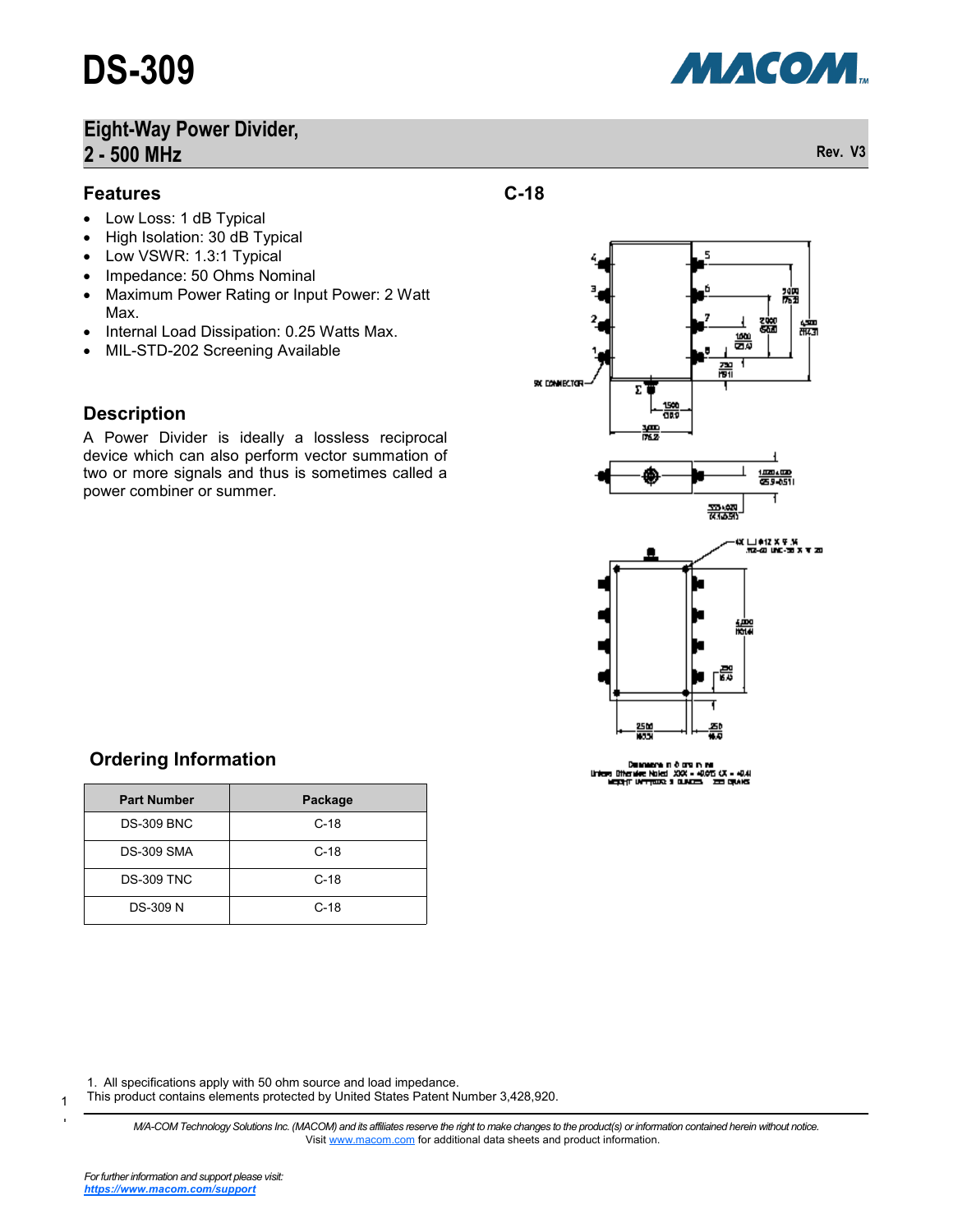

# Electrical Specifications<sup>1</sup>:  $T_A = -55^{\circ}C$  to  $+85^{\circ}C$

| <b>Parameter</b>      | <b>Test Conditions</b> | <b>Frequency</b>             | <b>Units</b>       | <b>Min</b> | Typ | <b>Max</b>      |
|-----------------------|------------------------|------------------------------|--------------------|------------|-----|-----------------|
| <b>Insertion Loss</b> | Less Coupling          | 2 - 500 MHz                  | dB                 |            |     | 1.2             |
| Isolation             |                        | 2 - 100 MHz<br>100 - 500 MHz | dB<br>dB           | 30<br>25   |     |                 |
| Amplitude Balance     |                        | 2 - 100 MHz<br>100 - 500 MHz | dB<br>dB           |            |     | 0.15<br>0.25    |
| Phase Balance         |                        | 2 - 100 MHz<br>100 - 500 MHz | $\circ$<br>$\circ$ |            |     | 2.0<br>3.5      |
| <b>VSWR</b>           | All Ports              | 2 - 100 MHz<br>100 - 500 MHz | Ratio<br>Ratio     |            |     | 1.6:1<br>1.35:1 |

*M/A-COM Technology Solutions Inc. (MACOM) and its affiliates reserve the right to make changes to the product(s) or information contained herein without notice.*  Visit [www.macom.com](http://www.macom.com/) for additional data sheets and product information.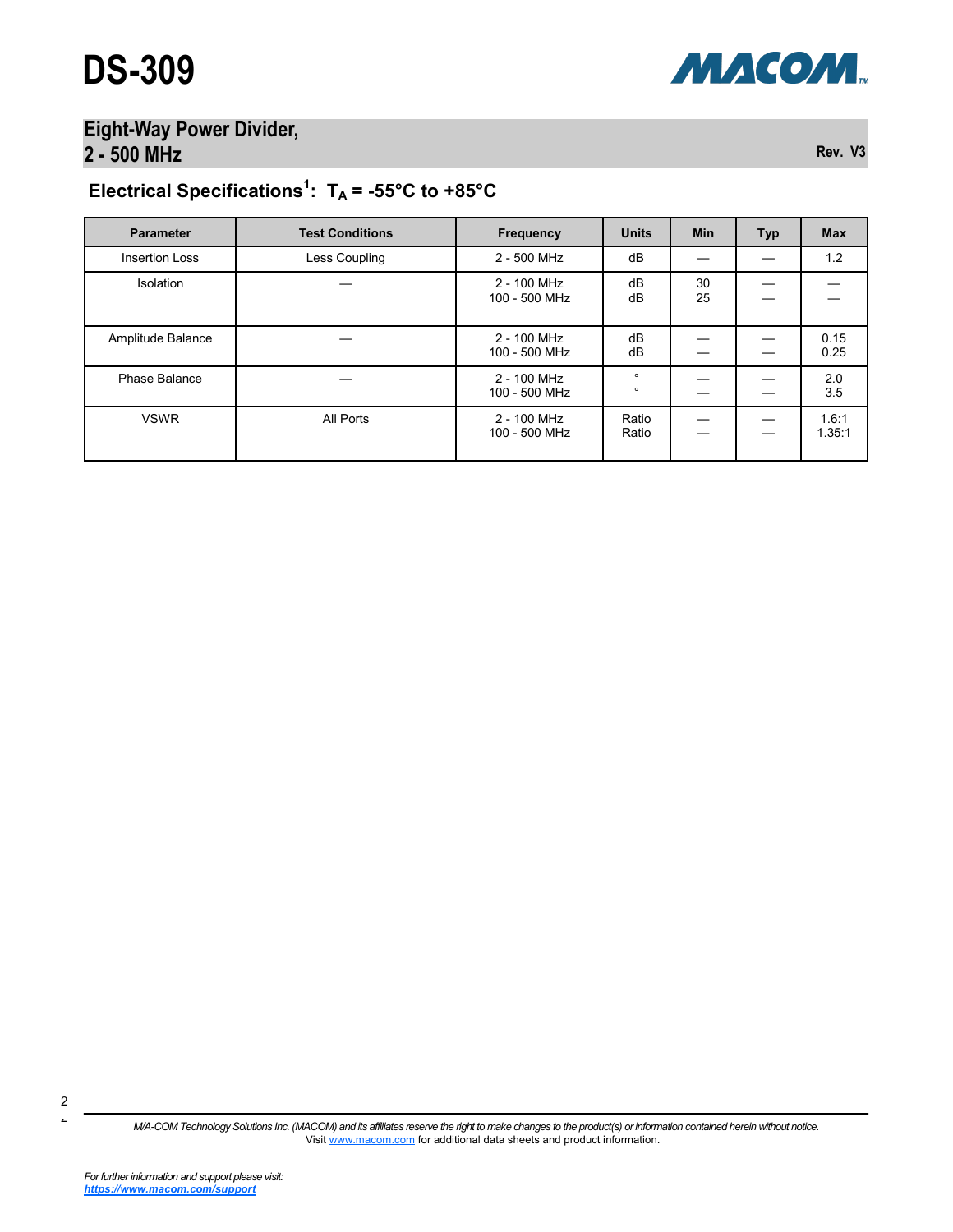



### **Typical Performance Curves**

*Isolation Insertion Loss*













*M/A-COM Technology Solutions Inc. (MACOM) and its affiliates reserve the right to make changes to the product(s) or information contained herein without notice.*  Visit [www.macom.com](http://www.macom.com/) for additional data sheets and product information.